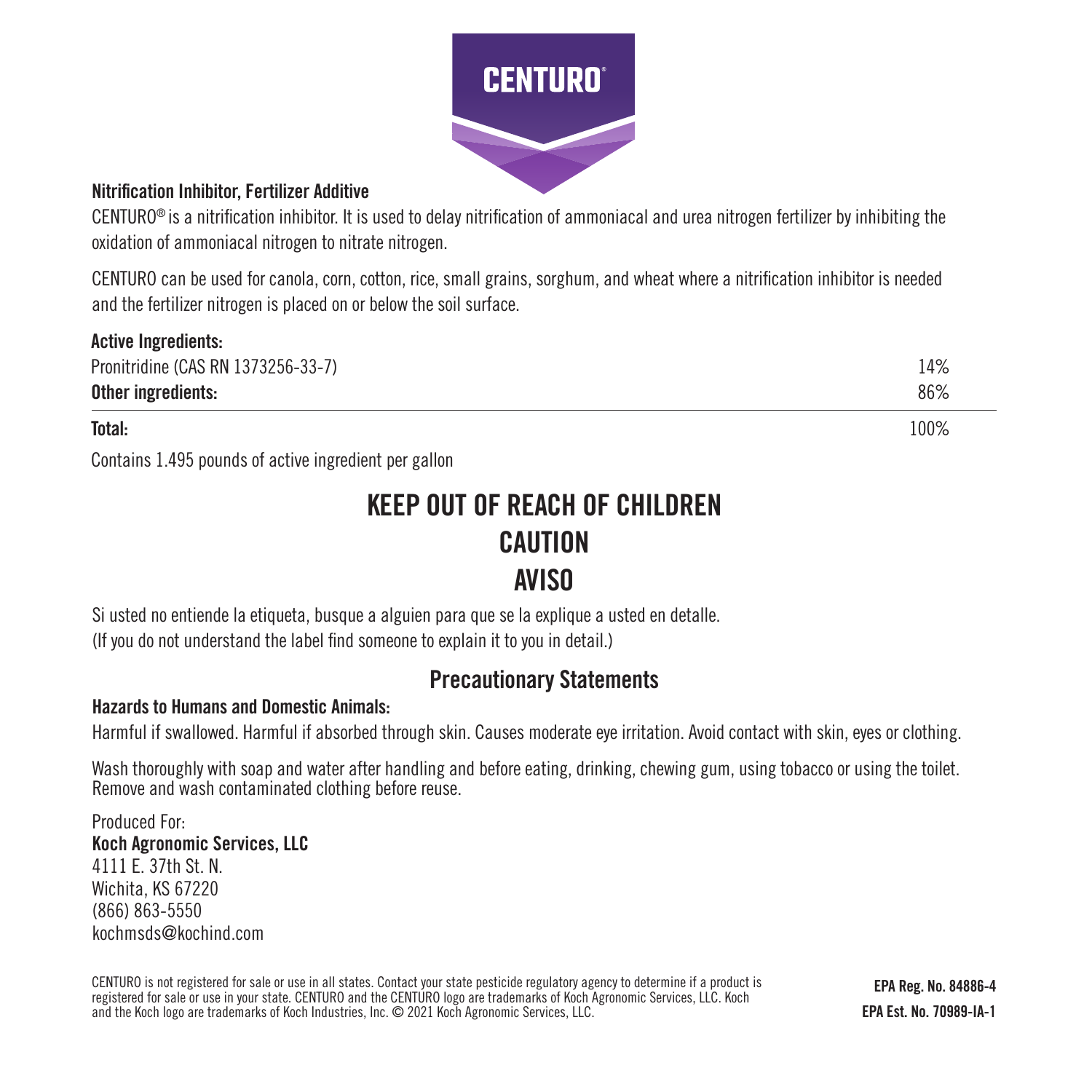## Personal Protective Equipment:

Mixers, loaders, applicators, and other handlers must wear: long-sleeved shirt and long pants; shoes and socks; and waterproof gloves. NOTE: This product is applied with fertilizer. Follow all additional restrictions and precautions, including protective equipment requirements, relevant to the fertilizer product being used.

Discard clothing and other absorbent materials that have been drenched or heavily contaminated with this product. Follow the manufacturer's instructions for cleaning/maintaining PPE. If no such instructions for washables exist, use detergent and hot water. Keep and wash PPE separately from other laundry.

| If swallowed:                                                                                                                                                                                                                                                                                                                            | • Call a poison control center or doctor immediately for treatment advice.<br>• Have a person sip a glass of water if able to swallow.<br>• Do not induce vomiting unless told to by a poison control center or doctor.<br>• Do not give anything by mouth to an unconscious person. |  |
|------------------------------------------------------------------------------------------------------------------------------------------------------------------------------------------------------------------------------------------------------------------------------------------------------------------------------------------|--------------------------------------------------------------------------------------------------------------------------------------------------------------------------------------------------------------------------------------------------------------------------------------|--|
| If on skin or<br>clothing:                                                                                                                                                                                                                                                                                                               | • Take off contaminated clothing.<br>. Rinse skin immediately with plenty of water for 15-20 minutes.<br>• Call a poison control center or doctor for treatment advice.                                                                                                              |  |
| If in eyes:                                                                                                                                                                                                                                                                                                                              | • Hold eye open and rinse slowly and gently with water for 15-20 minutes.<br>• Remove contact lenses, if present, after the first 5 minutes, then continue rinsing.<br>• Call a poison control center or doctor for treatment advice.                                                |  |
| <b>General Information:</b> Have the product label with you when calling a poison control center or doctor<br>or going for treatment. For emergency information, call the Poison Control Center at 1-800-222-1222.<br>For general information on product use, etc. call the National Pesticides Information Center at<br>1-800-858-7378. |                                                                                                                                                                                                                                                                                      |  |
| <b>NOTE TO PHYSICIAN</b>                                                                                                                                                                                                                                                                                                                 |                                                                                                                                                                                                                                                                                      |  |
| Treat symptomatically.                                                                                                                                                                                                                                                                                                                   |                                                                                                                                                                                                                                                                                      |  |

### FIRST AID

### Environmental Hazards:

Do not apply directly to water, or to areas where surface water is present or to intertidal areas below the mean high water mark. Do not contaminate water when disposing of equipment wash water or rinsate.

A level, well-maintained vegetative buffer strip between areas to which this product is applied and surface water features such as ponds, streams, and springs will reduce the potential loading of nitrates and fertilizer from runoff water and sediment. Runoff of this product will be reduced by avoiding applications when rainfall or irrigation is expected to occur within 48 hours. Sound erosion control practices will reduce this product's potential to reach aquatic sediment via runoff.

### Physical or Chemical Hazards:

Do not use with or store near any oxidizing or reducing agents.

# User Safety Recommendations

Applicators, mixers, and/or loaders should wash hands before eating, chewing gum, using tobacco, or using the toilet. Remove clothing/PPE immediately if pesticide gets inside, wash thoroughly and put on clean clothes.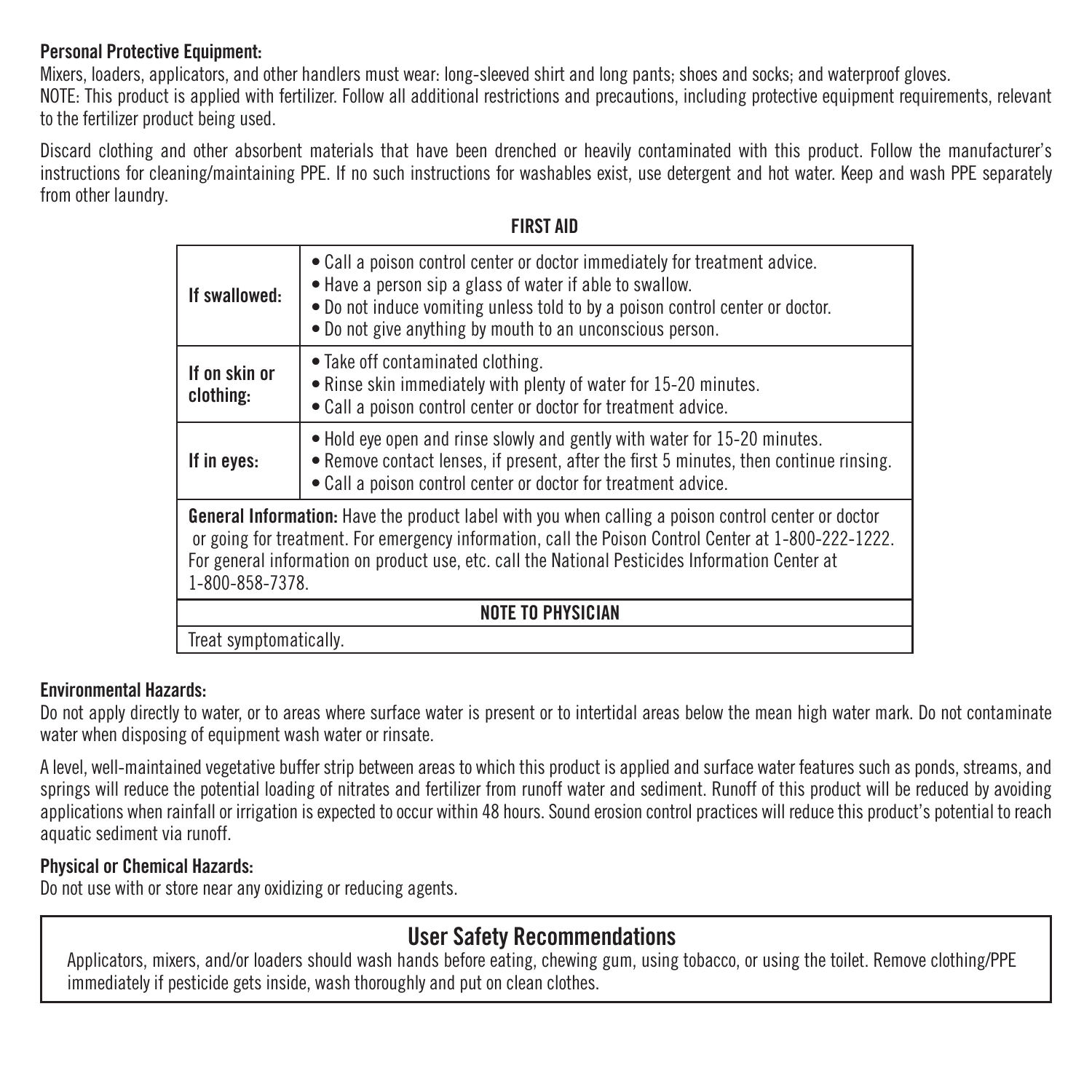# Product Information

CENTURO nitrogen stabilizer is a water soluble liquid product that may be used with anhydrous ammonia, aqua ammonia, urea ammonium nitrate, and other liquid ammoniacal or urea nitrogen fertilizers and liquid manure.

CENTURO can be used for canola, corn, cotton, rice, small grains, sorghum, and wheat where a nitrification inhibitor is needed and fertilizer nitrogen is placed on or below the soil surface.

# Directions for Use

It is a violation of Federal law to use this product in a manner inconsistent with its labeling.

## Please refer to Agricultural Use Requirements below

Read all Directions for Use carefully before application. Do not apply this product in a way that will contact workers or other persons, either directly or through drift. Only protected handlers may be in the area during application. For any requirements specific to your state or tribe, consult the agency responsible for pesticide regulation.

# Agricultural Use Requirements

Use this product only in accordance with its labeling and with the Worker Protection Standard, 40 CFR Part 170. This Standard contains requirements for the protection of agricultural workers on farms, forests, nurseries, and greenhouses, and handlers of agricultural pesticides. It contains requirements for training, decontamination, notification, and emergency assistance. It also contains specific instructions and exceptions pertaining to the statements on this label about personal protective equipment (PPE) and restricted-entry interval. The requirements in this box only apply to uses of this product that were not covered by the Worker Protection Standard.

Do not allow workers to enter treated areas during the restricted entry interval (REI) of 24 hours. If the product is soil-injected or soil incorporated, the Worker Protection Standard, under certain circumstances, allows workers to enter the treated area if there will be no contact with anything that has been treated.

## Mixing Directions

Compatibility Testing: CENTURO is compatible with most liquid nitrogen fertilizer products and washing or rinsing equipment between uses is usually not necessary. However, it is recommended that compatibility testing be performed before equipment use is changed from one material to another. Avoid contact with strong oxidizing agents and acids.

Anhydrous Ammonia: CENTURO is soluble in liquid anhydrous ammonia. CENTURO may be pumped into the anhydrous ammonia tank through the liquid fill valve before, during, or after loading. Pumping and metering systems are necessary for the injection of CENTURO into the tank. The ammonia containing CENTURO is then applied to cropland using conventional ammonia application equipment. CENTURO can also be applied through downstream co-injection systems that place the CENTURO in close proximity to the anhydrous ammonia.

Liquid Fertilizers: CENTURO may be mixed with liquid fertilizers such as aqua ammonia, urea ammonium nitrate solution, or other liquid ammoniacal or urea nitrogen fertilizer. CENTURO can be added to liquid fertilizers in storage tanks, nurse tanks, or implement tanks with initial agitation to ensure complete mixing.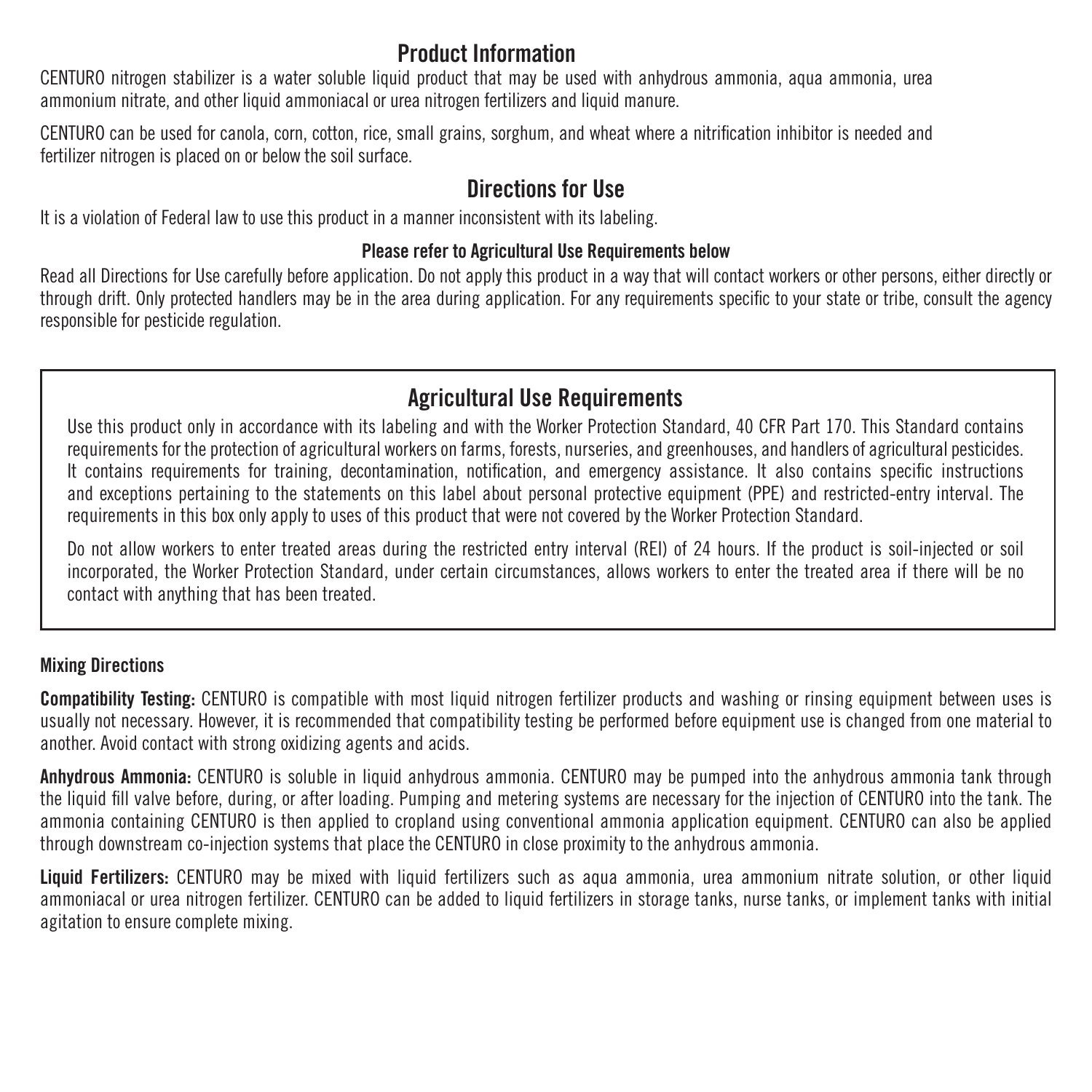Tank Mixing: Check the physical compatibility of tank mixtures as indicated below. It is the pesticide user's responsibility to ensure that all tank-mixed pesticide products are registered for the intended use. Users must follow the most restrictive directions for use and precautionary statements of each product in the tank mixture. Once the CENTURO is mixed into the fertilizer, continuous agitation should not be necessary. However, depending on the compatibility and solubility of other products, these mixtures may require constant agitation during both mixing and application to ensure uniformity of the spray mixture. Read and carefully follow all applicable directions including dosage rates, restrictions, and precautions for the specified crops on labeling for the other products used in combination with CENTURO.

When making a tank mix, any product with a pH less than 5 should be added to the mixture first. The mixture should be adjusted to a pH greater than 5, with a base before the CENTURO is added.

Tank Mixing Compatibility Test: To test the compatibility of CENTURO with crop protection chemicals or biologicals, add proportionate amounts of each ingredient to a small jar, cap, shake, and let stand for one day. Formation of precipitates of layers that do not readily re-disperse indicates an incompatible mixture and should not be used.

# Use Restrictions:

- May be applied as surface broadcast prior to crop emergence
- Apply as a band treatment on or below the soil surface after crop emergence
- Apply only pre-plant, at-plant, or very early season side dress
- Do not apply directly to plant foliage
- Do not apply through any type of irrigation system
- Do not apply more than 3 gallons of CENTURO per acre per year
- Make only 1 post-plant application per year

## APPLICATION RATES: WHEAT, CORN, SORGHUM, SMALL GRAINS, COTTON, CANOLA, AND RICE

## Subsurface Band Application (Preplant, Preemergence, At-plant, or Very Early Season Side Dress)

CENTURO may also be mixed directly with ammonia or UAN per the table below.

| Fertilizer                            | <b>Gallons CENTURO per ton Fertilizer</b> |
|---------------------------------------|-------------------------------------------|
| UAN                                   | 2.5                                       |
| Anhydrous Ammonia                     | C                                         |
| Agua Ammonia or Liguid Urea Solutions | 1.5                                       |

### Application with Liquid Manure

Use CENTURO at 1-2 gallons per acre. Apply directly to liquid manure for coverage area.

Handlers of Agricultural Pesticides: This product should only be used by those who have been trained to safely handle and apply fertilizer products. Wear appropriate personal protective equipment. Follow any additional precautions and restrictions required for the fertilizer product used.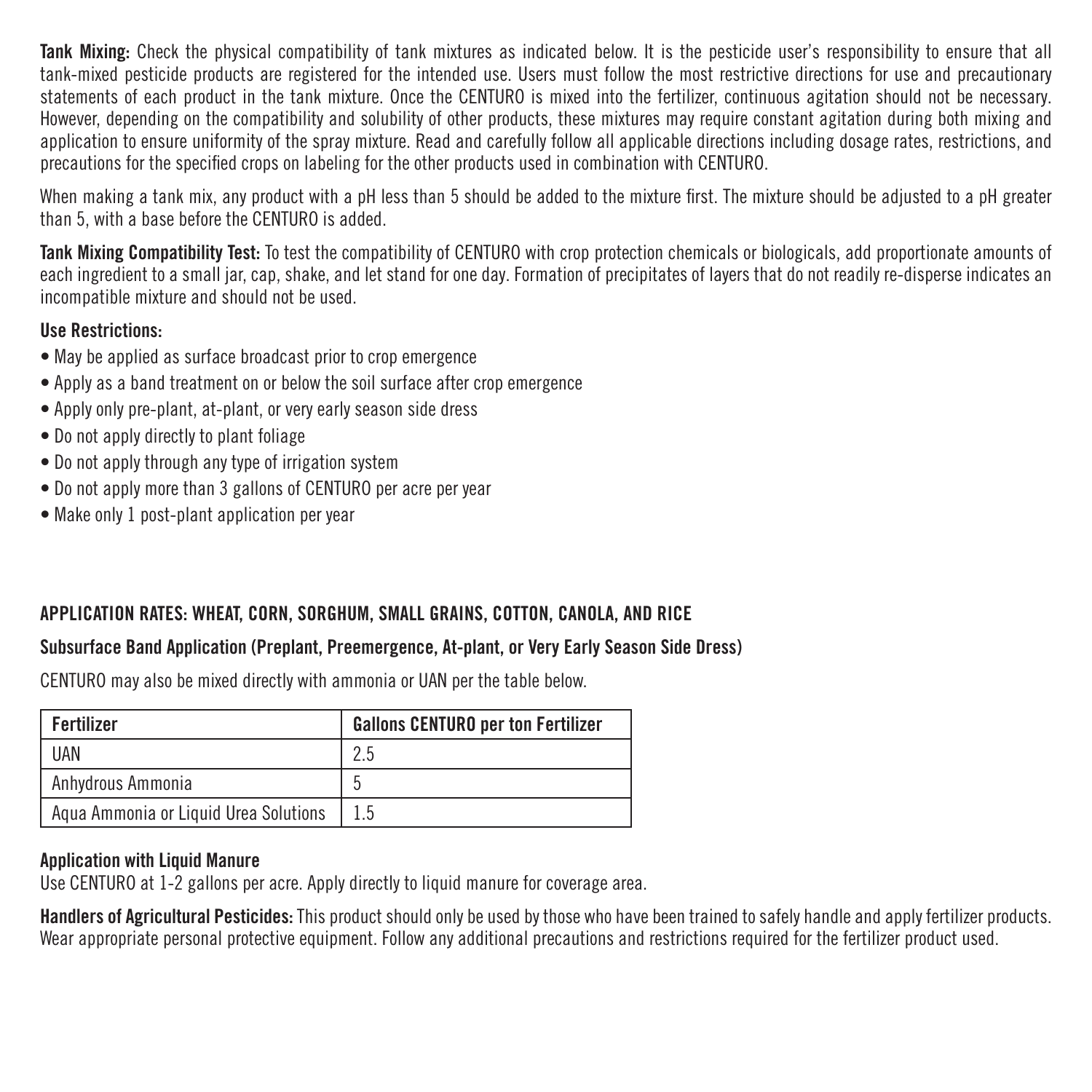### Storage and Disposal

Do not contaminate water, food, or feed by storage and disposal.

Storage: Store in a secured place out of reach of children and animals and away from other chemicals.

Always store pesticides in the original container. If a leaky container must be contained within another, mark the outer container to identify the contents. Storage areas must be locked and secure from vandalism, with precautionary signs posted. The storage area must be dry, well-lit, and well ventilated. Keep pesticide storage areas clean. Clean up any spills promptly. Store pesticides away from food, pet food, feed, seed, fertilizers and veterinary supplies. Protect pesticide containers from extreme heat and cold. Store herbicides, insecticides and fungicides in separate areas within the storage unit. Place liquid formulations on lower shelves and dry formulations above. Maintaining a spill kit and fire extinguisher on hand and having emergency phone numbers posted will allow you to be prepared for emergencies. If spill cleanup PPE is stored nearby, but outside the pesticide storage area, it will be accessible when needed.

Pesticide Disposal: To avoid waste, use all material in this container by application according to label directions. If wastes cannot be avoided, offer remaining product to a waste disposal facility or pesticide disposal program (often such programs are run by state or local governments or by industry). Wastes resulting from the use of this product must be disposed of at an approved waste disposal facility or on the treatment site.

#### Container Handling:

*Bulk*: CENTURO supplied in bulk should not be transferred to containers. It should only be transferred to fertilizer storage tanks or equipment specifically designed for bulk fertilizer application. CENTURO is compatible with most liquid fertilizer products and washing or rinsing equipment between uses is usually not necessary. However, it is recommended that compatibility testing be performed before equipment use is changed from one material to another. If needed, tanks and equipment may be cleaned with water. Collect all rinsate from such cleaning and either apply as weak CENTURO as otherwise directed, or fully characterize and dispose according to federal, state, and local regulations using an appropriately licensed waste hauler.

*For plastic containers less than or equal to 5 gallons:* Nonrefillable container. Do not reuse or refill this container unless the directions for use allow a different (concentrated) product to be diluted in the container. Triple rinse container (or equivalent) promptly after emptying. Triple Rinse as follows: Empty the remaining contents into application equipment or a mix tank and drain for 10 seconds after the flow begins to drip. Fill the container  $\frac{1}{4}$ full with water and recap. Shake for 10 seconds. Collect all rinsate and either use in UAN as directed or store rinsate for later use in UAN or disposal. Drain for 10 seconds after the flow begins to drip. Repeat this procedure two more times. Then offer for recycling if available or puncture and dispose of in a sanitary landfill, or by incineration.

*For plastic containers greater than 5 gallons*: Nonrefillable container. Do not reuse or refill this container unless the directions for use allow a different (concentrated) product to be diluted in the container. Triple rinse container promptly after emptying. Triple Rinse as follows: Empty remaining contents into application equipment or a mix tank. Fill the container ¼ full with water, being sure to spray container walls while filling. Empty the rinsate into application equipment or a mix tank or store rinsate for later use or disposal. Repeat this procedure two more times. Then offer for recycling if available or reconditioning if appropriate or puncture and dispose of in a sanitary landfill or by other procedures approved by state and local authorities. Collect all rinsate from such cleaning and either apply as weak CENTURO as otherwise directed, or fully characterize and dispose according to federal, state, and local regulations using an appropriately licensed waste hauler.